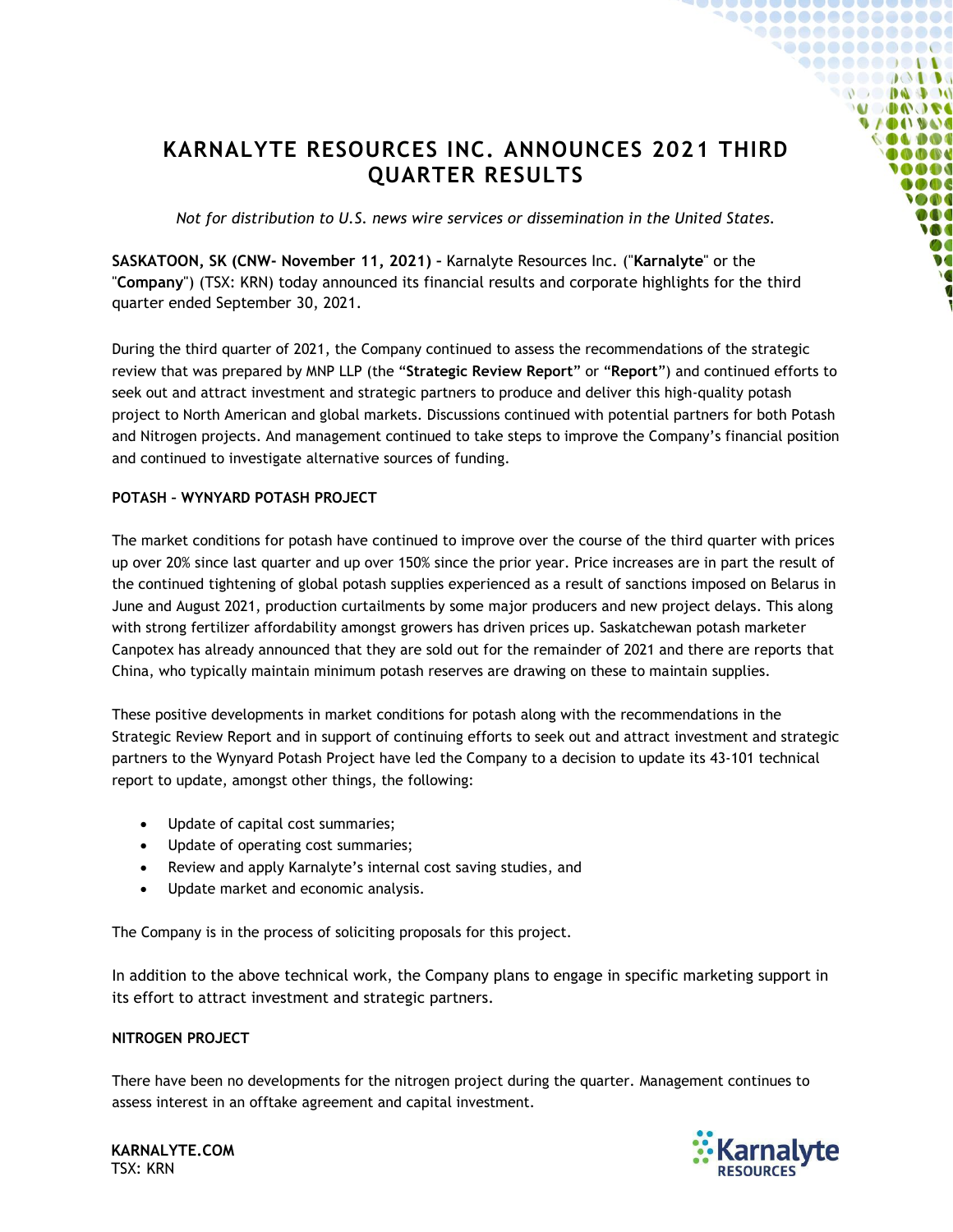#### **IMPROVING KARNALYTE'S FINANCIAL POSITION**

During the quarter, Management continued to transition Karnalyte to a low-cost operation by downsizing its corporate headquarters resulting in a move to a virtual corporate office model. Management also began the divestment of certain assets not essential to the Potash Project and implementing other measures to cut general and administration expenses. Management also took steps to investigate alternative sources of funding. This investigation continues.

 $0.00000000000000000$ 1000000000000 .......... **DO DAD DU U DAOSE UACIDAD** OLDOI OOD **MAG**  $\bullet$  or  $\bullet$  $\bullet$  of  $\bullet$ DOO W  $\bullet$  C  $\bullet$ 

### **OUTLOOK FOR 2021**

During the balance of 2021, the Company will continue discussions with potential strategic partners and investigate alternative sources of funding. The Company will also continue to assess whether the further divestment of assets is appropriate in order to extend the operational runway. The Company plans to engage and begin work on the update to its technical report and engage in a focused marketing campaign to attract investment and strategic investors. The Company will also continue to implement cost saving measures in order to preserve the Company's available cash.

### **2021 THIRD QUARTER RESULTS**

At September 30, 2021, the Company had cash and cash equivalents of \$2.2 million and positive net working capital (current assets less current liabilities) of \$2 million and no debt. The Company expects to have adequate cash to meet its existing commitments as well as to meet short-term operating and capital requirements but does not currently have adequate funds to proceed with full-scale development of the solution mining facility. The Company is pursuing the sale of non-strategic assets and considering strategic alternatives as the ability of the Company to continue as a going concern will require further equity issuances or other forms of financings. Karnalyte's Third Quarter 2021 Financial Statements and Managements' Discussion and Analysis are available at www.sedar.com and on Karnalyte's website at www.karnalyte.com.

The following information has been summarised from the Company's Condensed Interim Unaudited Financial Statements.

|                             |        | September 30, 2021 September 30, 2020 |
|-----------------------------|--------|---------------------------------------|
| Total revenue               |        |                                       |
| Net and comprehensive loss  | (279)  | (914)                                 |
| Basic and diluted per share | (0.01) | (0.02)                                |
| Total current assets        | 2,793  | 6,444                                 |
| Total assets                | 8,695  | 12,198                                |
| <b>Total liabilities</b>    | 2,438  | 2,992                                 |
| Total shareholders' equity  | 6,257  | 9,206                                 |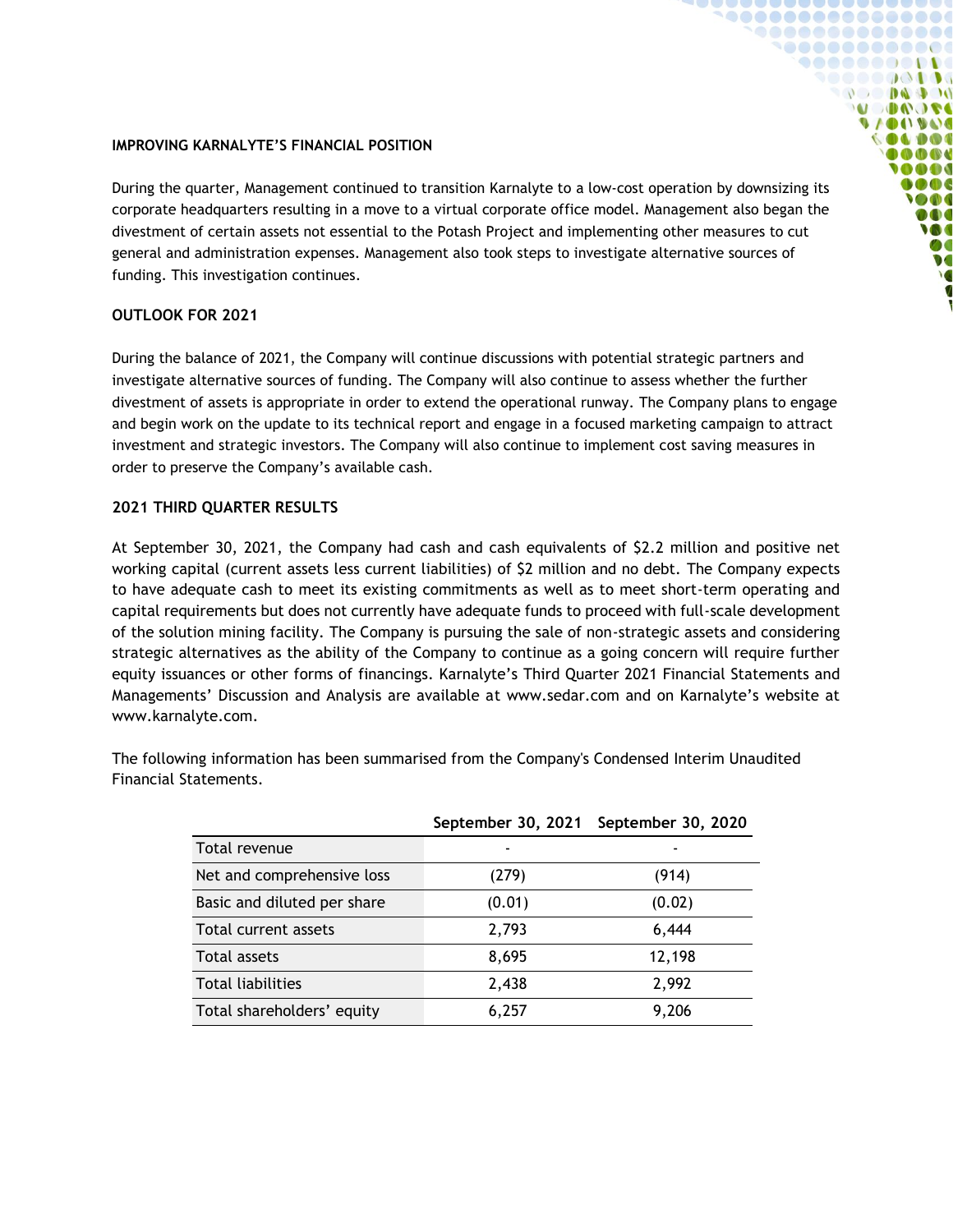## **ABOUT KARNALYTE RESOURCES INC.**

Karnalyte Resources Inc. is a development stage company focused on two fertilizer products, potash and nitrogen, to be produced and manufactured in Saskatchewan. Karnalyte owns the construction ready Wynyard Potash Project, with planned phase 1 production of 625,000 tonnes per year ("**TPY**") of high grade granular potash, and two subsequent phases of 750,000 TPY each, taking total production up to 2.125 million TPY. Karnalyte is also exploring the development of the Proteos Nitrogen Project, which is a proposed small-scale nitrogen fertilizer plant with a nameplate production capacity of approximately 700 metric tonnes per day ("**MTPD**") of ammonia and approximately 1,200 MTPD of urea, and a target customer market of independent fertilizer wholesalers in Central Saskatchewan.

1000000000000  $\bullet\bullet\bullet\bullet\bullet\bullet\bullet\bullet\bullet\bullet\bullet$ ,,,,,,,,,  $\mathbb{R}^n$  and  $\mathbb{R}^n$  and  $\mathbb{R}^n$ **SACAR DE**  $9/001900$ **OLDOI** OOD **MOO** ooc  $\bullet$ DOO W  $\bullet$  C  $\bullet$ 

# **ABOUT THE WYNYARD POTASH PROJECT**

The Wynyard Potash Project is a construction ready solution mining potash project located in Wynyard, Saskatchewan, with planned phase 1 production of 625,000 TPY of high grade granular potash, and two subsequent phases of 750,000 TPY each, taking total production up to 2.125 million TPY. All environmental permits remain valid, preliminary detailed engineering is complete, and the existing offtake agreement with Gujarat State Fertilizers & Chemicals Limited remains in effect. Further development is dependent on improved potash prices and obtaining financing.

# **ABOUT THE PROTEOS NITROGEN PROJECT**

The Proteos Nitrogen Project is an advanced stage development project consisting of a proposed smallscale nitrogen fertilizer plant to be located in Central Saskatchewan, having a nameplate production capacity of approximately 700 MTPD of ammonia and approximately 1,200 MTPD of urea, and designed to produce two products – anhydrous ammonia (82-0-0) and granular urea (46-0-0). Karnalyte's primary target market is independent local Saskatchewan fertilizer wholesalers within a 400-kilometer radius of Saskatoon, Saskatchewan. A secondary target market is the US Midwest fertilizer wholesalers near to the Canadian – United States border. The proposed plant would be the first greenfield nitrogen fertilizer plant built in Canada in the last 26 years.

# **ABOUT GUJARAT STATE FERTILIZERS & CHEMICALS LIMITED**

Gujarat State Fertilizers & Chemicals Limited ("**GSFC**") is a leading Indian Fortune 500 chemicals and fertilizer company that has been in business for more than 50 years. GSFC currently operates one ammonia plant that was commissioned in the year 2000, and two urea plants that were established in 1969, at its fertilizer production complex in Vadodara, Gujarat State, India.

As the Company's strategic partner and single largest shareholder, GSFC remains committed to the Company and the Wynyard Potash Project, and is fully supportive of the Company pursuing the development of the Proteos Nitrogen Project. GSFC has also confirmed to the Company that it will continue to support the structuring of the most cost-effective financing package for the development of the Wynyard Potash Project, as GSFC has consistently offered to the Company since becoming a shareholder in 2013.

For further information, please contact: